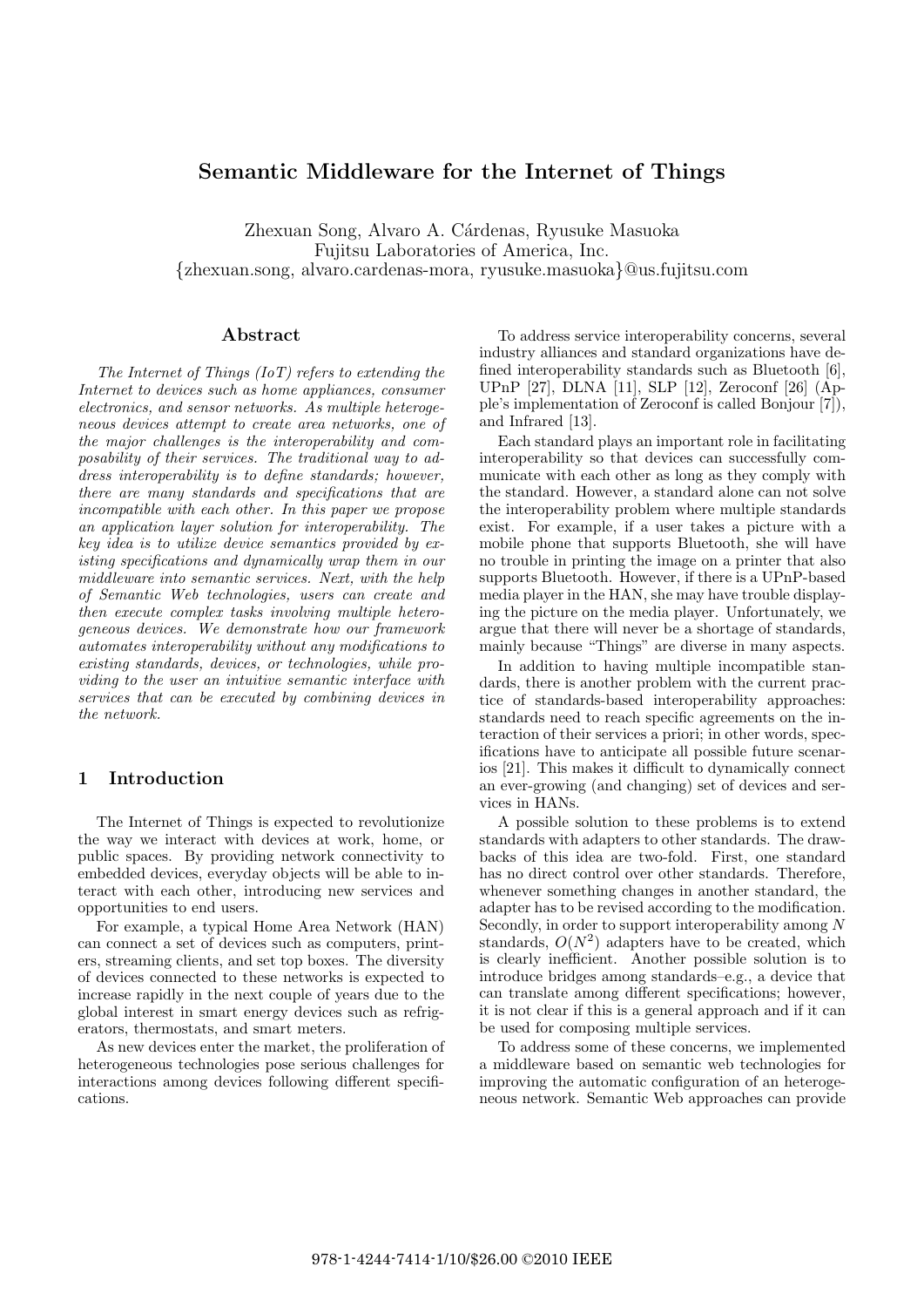(1) interoperability between devices and information, (2) context awareness to applications, thus reducing the search space for service discovery and composition, and (3) meaningful information to users so they can decide how to compose multiple services and improve security and privacy decisions (semantic data can be better understood by "things" as well as humans compared to current protocol descriptions).

In particular, we propose the use of a semantic layer where each device is mapped to a semantic service, which we call the "Service Layer." A service is associated with at least one semantic description in OWL-S [20]. Services are the abstraction of devices and the service layer shields users from the complexity of directly dealing with devices of different standards and makes it easy for users to compose services for accomplishing complex tasks.

There are several benefits in this approach. First, this solution is not a "single ultimate standard," in the sense that we are not requesting any additional work from the device manufacturers: our support of various standards is completely transparent. Its implementation is more efficient: we map different standards to the same abstraction in the service layer; therefore, in order to achieve the interoperability among *N* standards, only  $O(N)$  adapters have to be created. We also provide an intuitive semantic interface so the user can understand the multiple services that can be provided by the network. Finally, our framework is easy to extend because the amount of work required to support an additional standard is limited.

We have implemented our semantic-web framework to show the interoperability and composability of services of devices following non-IP Bluetooth and UPnP specifications.

# **2 Background and Related Works**

### **2.1 Service Discovery and Device Interoperability**

Connecting a set of heterogeneous devices in a single network can create interoperability challenges. Simply connecting two devices together via Ethernet or WiFi, allows them to communicate using the IP protocol; however IP communication does not guarantee that their services will be compatible. The most basic way to address this problem is to install drivers. For example, if you connect a printer and a computer to a network, you may need to install the driver of the printer in the computer.

This traditional solution will not scale if you connect multiple heterogeneous devices to the network who may want to access the printer. Not only is installing a driver for each device burdensome, but drivers may not even be available for embedded devices ("things") connected to the network.

Service-discovery protocols were introduced to address these challenges. If two devices implement a given service discovery protocol, they will be able to find the services provided by each other and use these services.

Bluetooth, for example, provides a service discovery protocol (SDP) which allows devices to discover services supported by other devices and their associated parameters. When connecting two Bluetooth devices, SDP is used for determining the *Bluetooth profiles* (e.g., video distribution profile, hands-free profile, or the upcoming smart energy profile). Two products implementing Bluetooth technology leverage standardized profiles. If a cellphone and a printer are Bluetoothcompatible, the printer will be discovered and configured without additional drivers or software.

There are several other service discovery solutions such as UPnP [27], Zeroconf [26], Jini [14], DLNA [11], Infrared [13], and SLP [12]. While all these solutions facilitate interoperability, a user will still have to understand which solution their products implement and only purchase compatible devices.

# **2.2 Semantic Web and OWL-S**

The semantic web has a different vision of the Internet of Things. It is a vision of information that is understandable by "things," so that machines can perform more work involved in finding, combining, and acting upon information on the web. These tasks are well suited for enabling the interoperability of different resources on the web. In fact, the semantic web has been positioned as a way to achieve automated interoperability among diverse and complex web services.

*Semantic web services* are key components of the semantic web. Their goal is to automate the discovery and orchestration of services on the web. Semantic web services provide semantic annotations to regular services to facilitate a higher degree of automation on how machines can interpret, discover, and compose different services.

OWL-S [20] is an Ontology Web Language (OWL) used for describing semantic web services. An OWL-S semantic service description consists of three main parts: *profile, process,* and *grounding*.

The profile defines what the services do. It includes the general information of a service (name, description, semantic input/output) and it allows users to manipulate the service (such as service composition) in the semantic layer.

The process defines the input, outputs and parameters. If a service involves multiple groundings, the work flow (how the groundings are put together, what are the input/output mappings between groundings, and so on) is also defined in the process part.

The grounding part enables users to invoke services. It includes the details that are required during the interaction with the service (entry point and parameters).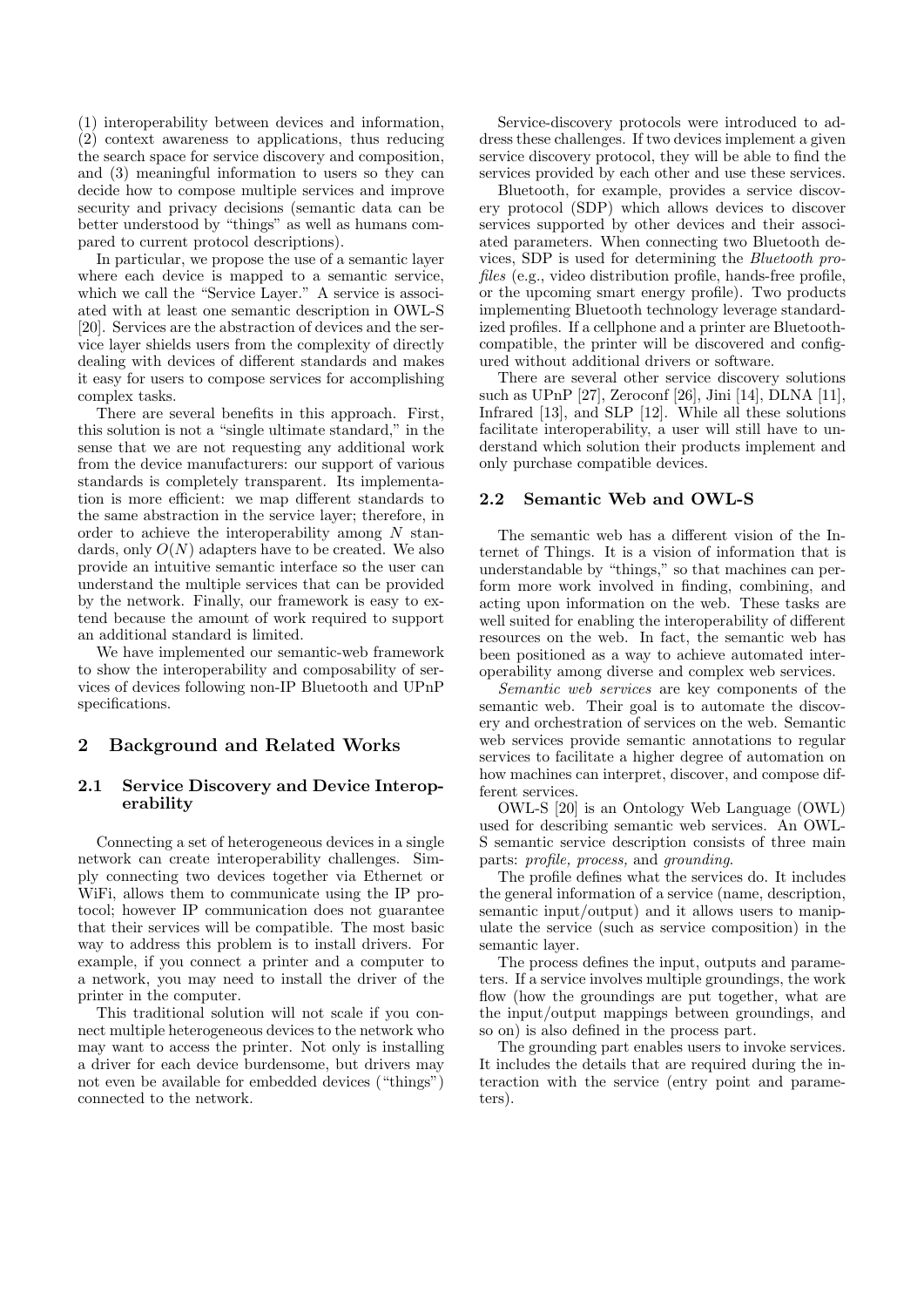In addition to describing semantic web services, OWL-S also enables service composition, where services can be combined in order to perform an aggregated task. Composition consists of two steps: synthesis (selecting services that will participate in creating the composed service), and orchestration (execution of the composed service).

### **2.3 Related Work**

Developing new middleware solutions for pervasive computing is an active area of research [23]. The main services that a middleware solution must provide are context management [2], service configuration mechanisms [17], and interoperability.

Conventional middleware technologies such as CORBA, and Java-RMI achieve interoperability by standardizing a common set of protocols and formats in order to interact with other devices. In this paper we are interested in allowing middleware to negotiate the protocols used to interact with others at runtime.

An example of middleware in this class is Jini [14]. In Jini, each Java object can be a service, and the information about the services is maintained by a central lookup server. There are many extensions for interoperability in Jini. For example, Allard et al. [1] introduced a framework to combine Jini with UPnP, and Kasper and Buhrer [15] addressed how to discover Bluetooth devices in Jini.

A similar technology (also based in Java) was proposed by Rellermeyer et. al. [22]. In this architecture, each device is loosely coupled as a software module in R-OSGi (a specification for distributed design and management of Java software modules). Their approach is independent of the network protocol, and their extensions support services in Bluetooth with other service discovery protocols based on TCP/IP. Their architecture does not incorporate the semantic information of the services and therefore it does not provide the same flexibility that the semantic web offers for the composition of services.

Web services are another popular approach for providing interoperability in embedded devices. The Service Oriented Architecture (SOA) is a promising technology for integrating devices into a business IT network. By running web services on smart objects, SOA can create an Internet of services the facilitate the interoperability and availability of these devices with back end applications such as Enterprise Resource Planning (ERP) systems. SODA [8] is a promising approach for integrating SOA principles into the Internet of Things. Similarly, the European project SOCRADES [9] provides a middleware layer so that web service-enabled devices can connect to enterprise applications such as ERP systems.

The problems that SOA, SODA and SOCRATES address are similar to the the ones the semantic web tries to solve: the integration of many heterogeneous devices through web services. The semantic web can build on top of these services to enhance collaboration with a formal description of concepts, terms and relationships between devices. These opportunities have been recognized; for example, one of the fundamental requirements for the SOCRADES project is the support of semantic web concepts [9], and as such, our approach can be integrated as part of their architecture.

The usefulness of the semantic Web in ubiquitous computing has been recognized in several scenarios. Lassila articulated how the semantic web has the potential to solve the interoperability nightmare introduced by ubiquitous computing [18]. The Perci project [5, 24] uses semantic web services for describing the services provided by physical objects. Their goal is the composition of multiple services for mobile devices interacting with the physical world–they do not work on interoperability. The Ubiware project [16] is another framework for using semantic web technologies in the Internet of things; however, they have not studied the interoperability between different service discovery protocols.

Non-middleware solutions for interoperability have also been proposed in the literature. For example, approaches for allowing interoperability between Bluetooth and UPnP include the work of Ayyagari [3], who extended the Bluetooth discovery profile to support UPnP, and Delphinato et. al. [10] who proposed a proxy that presents Bluetooth services as a UPnP embedded device containing one or more services. As we pointed out in Section 1, it is not easy to develop a general solution from these ad hoc efforts efforts.

## **3 Interoperability at Semantic Layer**

We apply semantic web technologies to device services in order to enable users to focus on the tasks they want to achieve, rather than how to achieve them. To this end we have created a framework called Task Computing [25, 19]. In our framework, semantics fulfill two roles: (a) it enables the manipulation of and the interaction with the computing environment at the semantic layer so that users are able to define and execute complex tasks without having to worry about the details of underlying devices and services. and (b) it is a medium for interoperability between the underlying disparate resources. Figure 1 illustrates the architecture of the Task Computing framework.

In this paper we introduce our extensions to the Task Computing framework by focusing on interoperability at the semantic layer. We follow three steps: first, middleware discovers various devices and generates the corresponding semantic services. Next, a semantic user interface helps users to build tasks as service compositions. Finally, the task is completed by executing individual devices.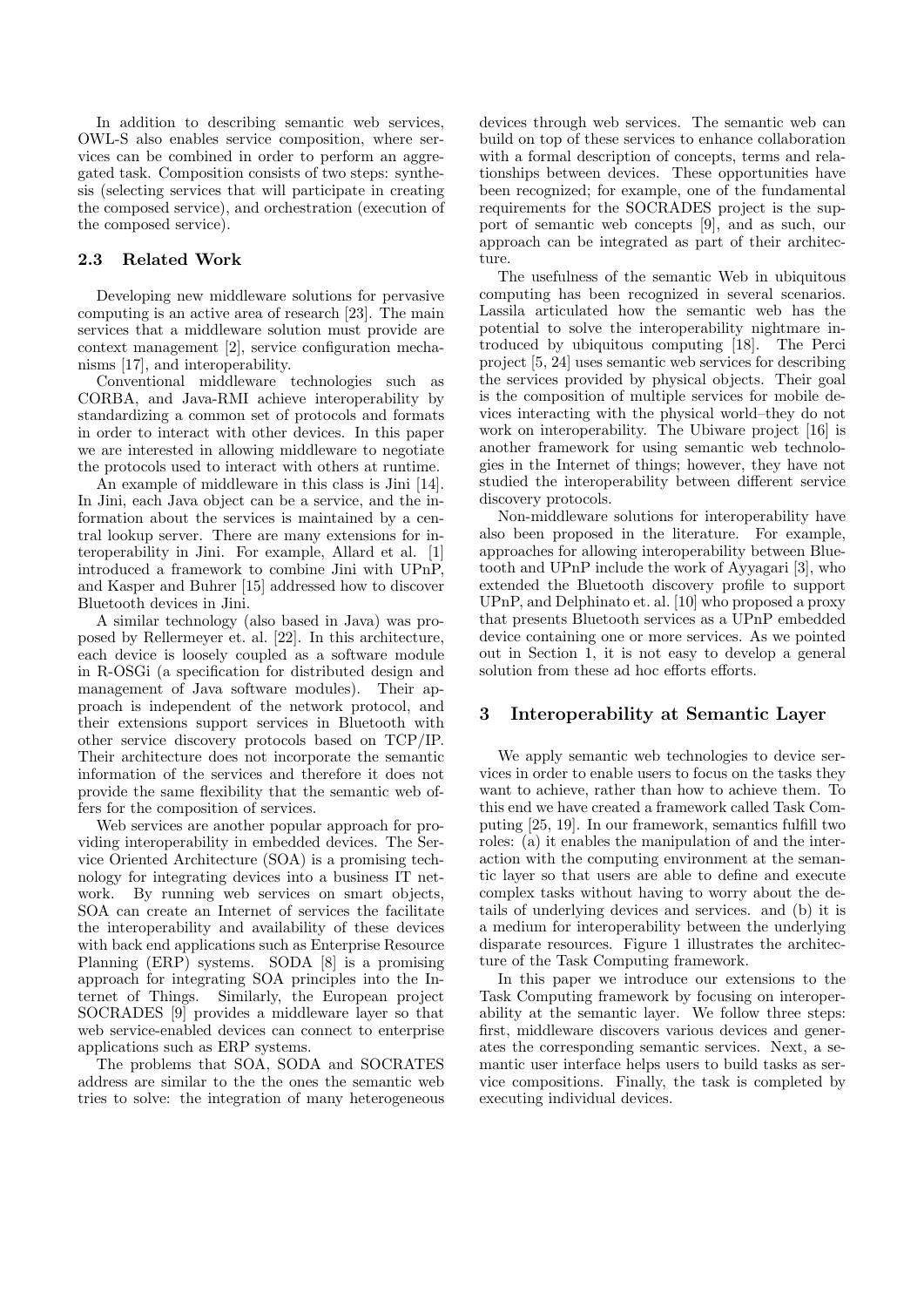

**Figure 1. General architecture of Task Computing Environment.** Task Computing provides a common platform for interoperability among devices, application, e-services and contents. Modules that are related to this work include the discovery engine and the execution engine at the "Middleware Layer." For each standard, the corresponding discovery module wraps devices into semantically described services at the "Service Layer." The Task Computing Environment (marked in a gray box) could be running in the device that a user can directly control (such as her smart phone).

#### **3.1 Semanticizing Devices**

Our first step is to create dynamically a semantic service description through the standard that the device follows, and to represent the device as a semantically described service.

We create a new discovery module for each standard (see Figure 2). The discovery module for a standard works as follows. First, the module uses the discovery protocol defined in the standard to locate the devices. After a device is detected, the information of the device is extracted from the data obtained through the protocol and an OWL-S semantic service description is created internally. We are not creating the description from scratch. Instead we maintain a "semantic service description template repository" and store a set of OWL-S templates for each known device type from the standard. The template file is a valid OWL-S description except some fields which will be instantiated based on the information we retrieved from the device. The last job of the discovery module is to fill these fields and register the "complete" semantic service description. We call this procedure "semanticization."

As we mentioned in section 2.2, the grounding part



**Figure 2. Device semanticization and execution:** A Bluetooth enabled digital phone frame and a UPnP based media center are semantically described as services in Task Computing and allow the user to display the image from the digital phone frame on the media center.

of a valid OWL-S semantic service description should consist of all information that is required to execute the service. In theory, once the values of the input parameters of the service are known, the service can be properly invoked just based on the grounding part. In OWL-S, unfortunately, only WSDL grounding is formally defined and there is no support for other standards. Therefore, we extend the OWL-S grounding definition by introducing new grounding support for device-specific information. Due to the space limitation, we do not list these details here.

#### **3.2 Building Tasks**

During the second step, Task Computing framework will help a user to build tasks out of available services. Some of the functionalities provided are: (1) Based on the semantic input and output types of the services, the framework will check the validity of possible compositions. (2) When some parts of the task are determined, services that can not be further added into the task will be eliminated, thus limiting the search space. (3) As a user adds a new service into the task, the framework will find appropriate places to put the service within the task. (4) The framework allows a user to input keywords, then suggests the possible tasks, and sorts the tasks based on the preferences of the user.

### **3.3 Device Grounding**

After a user constructs a task, the last step is to execute it. A task is a workflow of services. (Figure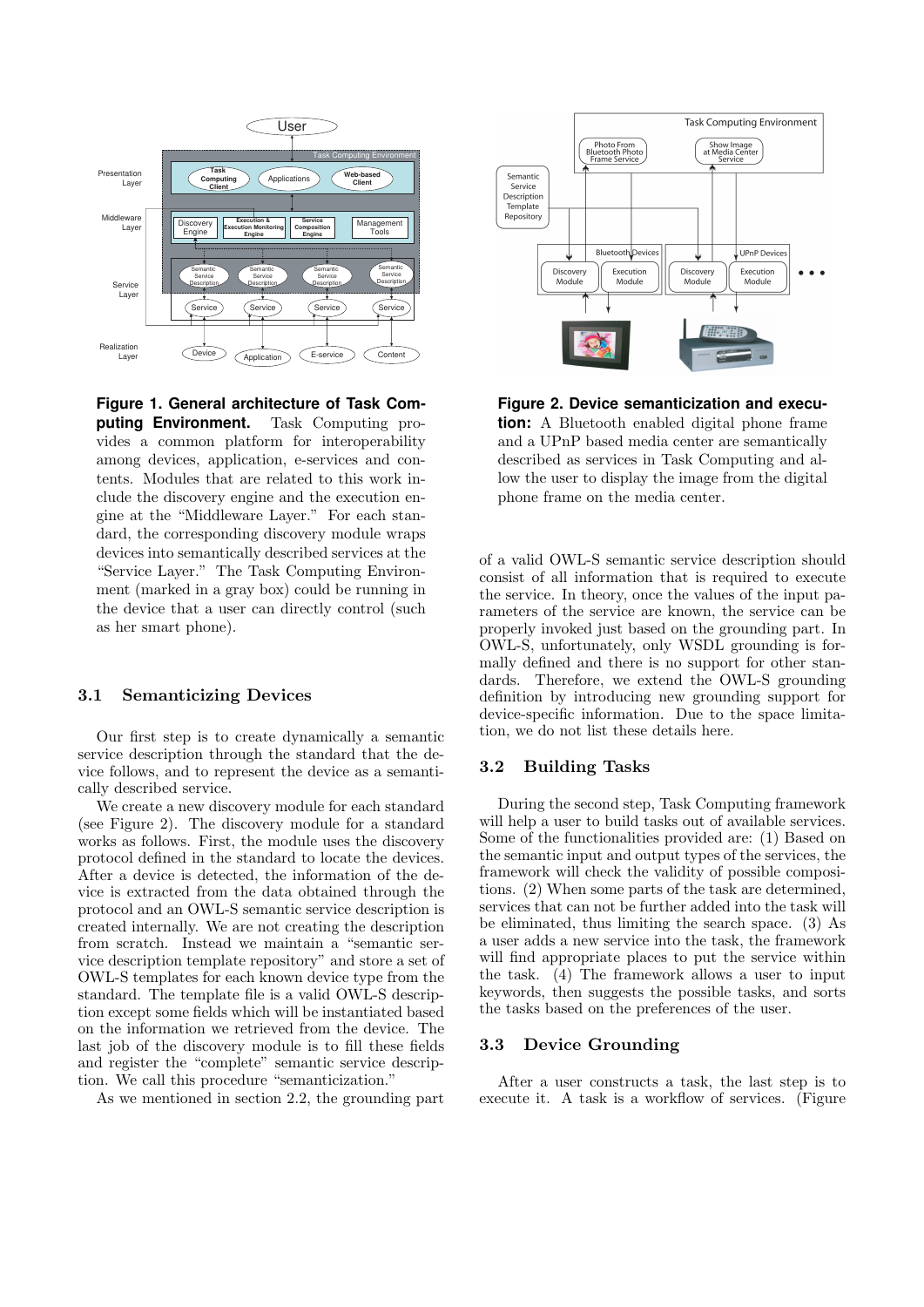4 shows a *task* example.) During the task execution, each service will execute in the order defined in the workflow. When the execution of one service is done, based on the flow, the output is transferred to other services.

There are three steps involved in executing a service: (1) marshalling service inputs to parameters, (2) invoking the corresponding realization (device, web service and so on), and (3) unmarshalling parameters to service outputs. Among them, step one and three are optional.

The execution engine of Task Computing supports multiple execution modules, such as the WSDL based web service execution module, the REST based web service execution module, and others. We also provided additional execution modules for different standards, which will be introduced in section 4.3.

### **4 Implementation**

Our solution leverages semantics readily available explicitly and implicitly in each standard. To date, none of the standards adopt semantic web technologies for its device description, but nonetheless, device semantics are abundant in each technology. How the semantics are given differs from one technology to another and their semantics are not always given in a machine-processable way.

While our approach is general and can enable interoperability of different standards, in this paper we use as an example Bluetooth and UPnP service discovery and configuration protocols. (Note that Bluetooth has a TCP/IP profile that supports IPv6; however not all devices in the market implement the IP stack. In addition, even if the IP stack was available among all Bluetooth devices, manufacturers would still need to select among one of the many IP service discovery protocols such as UPnP, Zeroconf, SLP, etc.)

#### **4.1 Semantics in Devices**

#### **4.1.1 Semantics in Bluetooth**

The basic unit in the Bluetooth standard is a *Device*, and each device may have one or more *Bluetooth Services*. Each Bluetooth device contains a device name and a 24-bit code called *Class of Device* (or CoD). *CoD* contains information about the type of the device, and the type of the available Bluetooth services on that device. The 24-bit code is divided into *Major Service Classes* (11 bits), *Major Device Class* (5 bits), *Minor Device Class* (6 bits), and 2 spare bits which are reserved for the *CoD* format type.

Figure 3 shows the fields of the 24-bit *CoD*. Starting from the most significant bit, the first 11 bits (bit number 23 to bit number 13) represent the *Major Service Classes*. *Major Service Classes* is a high level generic

| Major Service Classes | <b>Maior Device Classes</b> | <b>Minor Device Classes</b> |  |
|-----------------------|-----------------------------|-----------------------------|--|
|                       |                             |                             |  |

**Figure 3. 24-bit Bluetooth Class of Device (CoD) fields.**

category of service class, which tells us what types of services the device will provide. For example, if the 18th bit is set to one, this means that the device provides a *Rendering* service (Printing, Speaker, ...), and if the 20th bit is set to one, this means that the device provides an *Object Transfer* service (v-Inbox, v-Folder). The classification is very coarse, and we rarely use it to determine the device type.

The next 5 bits represent the *Major Device Class*, which define a general family of the device. For example, if the value of *Major Device Class* is 00010, 00100, 00110, the device belongs to *Phone*, *Audio/Video*, *Imaging* class. Under the *Major Device Class*, the device can be further classified into *Minor Device Class*, which is represented by the following 6 bits of the *CoD*. For example, under *Imaging* major class, there are four *Minor Device classes*, which are *display* (00XXX1), *Camera* (00XX1X), *Scanner* (00X1XX) and *Printer* (001XXX). Here X means "don't care." A complete mapping table is available as part of the Bluetooth standard. *CoD* is available when a Bluetooth device is discovered. As we check the major and minor device classes, we are able to determine what kind of device it is.

Next we further query the Bluetooth device to retrieve the *Service Record*. *Service Record* consists entirely of a list of Bluetooth service attributes. The key attribute is the *Service Class*. The Bluetooth service is an instance of a *Service Class*, which provides an initial indicator of the capabilities of the service, and defines what other attributes, including their types and semantics, must or can appear in the service record. *Service Classes* are specified using Universally Unique Identifier (UUID) numbers, values for which are predefined.

#### **4.1.2 Semantics in UPnP**

In the general UPnP architecture, a basic unit is a *Device*. *Device* contains zero or more *UPnP Services*. Under each *UPnP Service*, a set of *Actions* is defined. XML descriptions are provided at both *Device* and *UPnP Service* level. The *Device* description includes the general information about the device (name, manufacturer, version, etc.), the list of *UPnP Services*, the general information about each *UPnP Service*, and the URL where the description of each *UPnP Service* is located.

Under the general UPnP architecture, there are a set of sub-standards defined for various types of devices, such as *MediaServer*, which provides media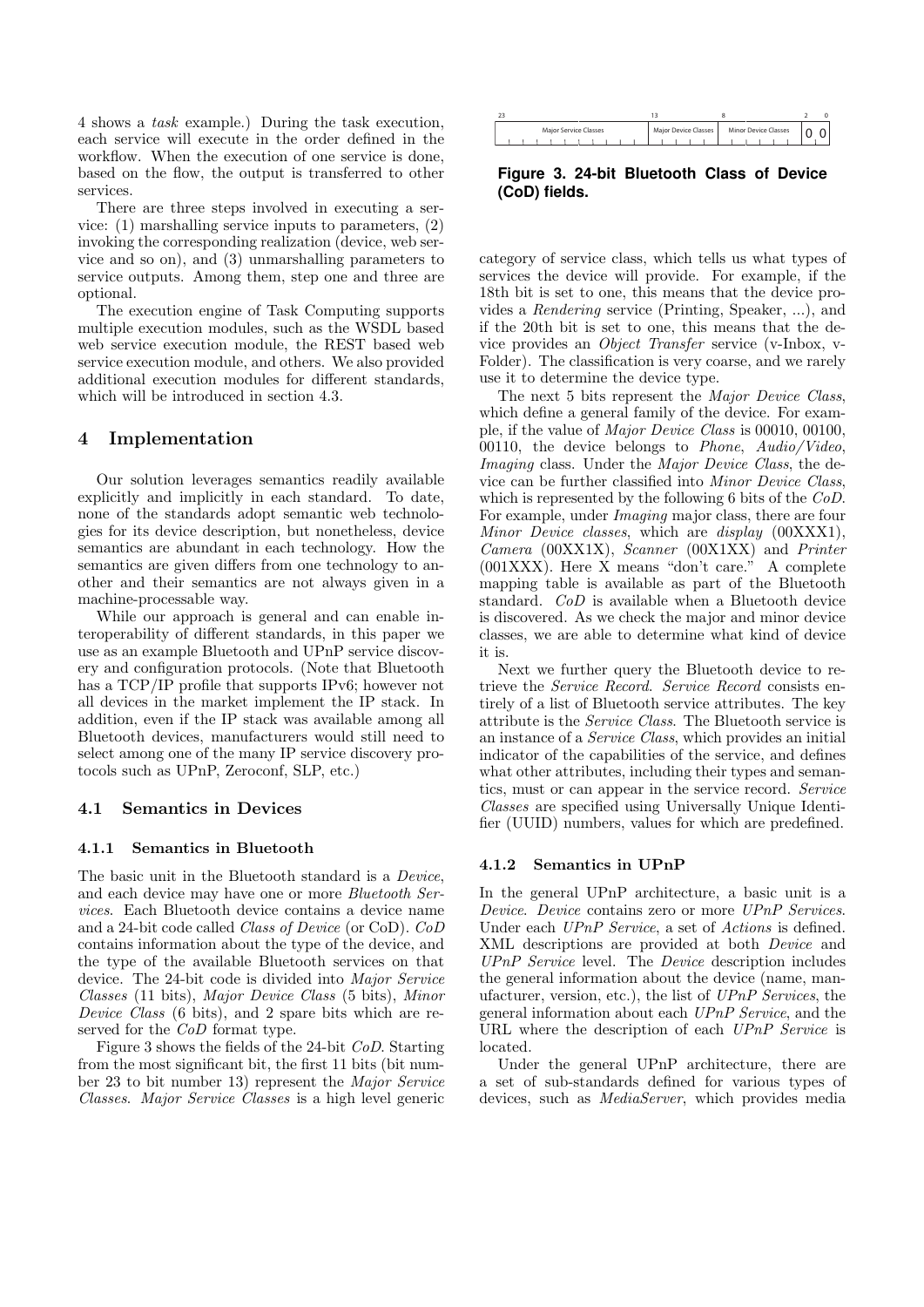content; *MediaRenderer*, which consumes media content; and *Control Point*, which controls the media flow. Under the UPnP Device XML Description, the type is defined under "deviceType" tag. For example, Media Service device has type "urn:schemas-upnporg:device:MediaServer:1." By tracking this field, we can figure out what the device is designed for.

The *UPnP Service* description consists of the details of *Actions* which are the basic execution unit in the UPnP standard. Similarly, according to the standard, the types of *UPnP Services* are also fixed, which is defined under "serviceType" tag. For example, a *MediaServer* may consist of a *ContentDirectory*, whose service type is "urn:schemasupnp-org:service:ContentDirectory:1;" a *Connection-Manager*, whose service type is "urn:schemas-upnporg:service:ConnectionManager:1;" and optionally an *AVTransport*, whose service type is "urn:schemasupnp-org:service:AVTransport:1." After checking the service type, we will be able to retrieve the semantics of each *UPnP Service*.

The lowest level of UPnP standard is the *Action*. Standards are provided for actions as well. For example, under *UPnP Service ConnectionManager*, there are three required actions: "GetProtocolInfo," "GetCurrentConnnectionIDs" and "GetCurrentConnectionInfo," and two optional actions: "PrepareForConnection," and "ConnectionComplete." The meaning of each action is clearly described in the standard, which means that we can easily use a semantic service description in OWL-S to describe the actions and wrap them as semantically described services.

### **4.2 Semanticization**

In this section we show how to semanticize a Bluetooth picture printer. Other devices and standards (e.g. UPnP) follow a similar procedure.

Our Bluetooth discovery module uses *BlueCove* [4] programming API, which is a LGPL (Lesser General Public License) licensed JSR-82<sup>1</sup> implementation developed by Intel Research. As the Bluetooth discovery module detects a new device, it will first ask for the Bluetooth CoD (*class of device*). From the CoD, the module finds out that the *major device type* is "Imaging" and *minor device type* is "Printer." At this point, we know that this device is designed to print images.

Next, from the template repository, the discovery module will pick a "Print Image" template. The "Print Image" template is describing a semantic service that takes a "ImageFile" as the input and has no output. ("ImageFile" is a class defined in an associated ontology that is widely used in the Task Computing project.) The template has open fields, including the service name, the service description, and the Bluetooth service record. The module will query the device



**Figure 4. Screenshot of a Task Computing client.** In this task, a user can select a MP3 song from her music repository, play it on the Bluetooth speaker CK811, get the CD information about the song, show the cover picture of the CD and view information about the artist. This specific task involves Bluetooth and UPnP devices, Web Service provided by Amazon, and OS functions.

(using BlueCove API), extract the information, and fill these fields. When the semantic service description is "complete," the description is added into the Task Computing service layer. Please note that Task Computing requires that each service have a unique service ID, which is also listed in the semantic service description. The creation of the unique ID is also part of the Task Computing discovery module's job.

Once the semantic service description is generated and added into the Task Computing service layer, the device is treated as just another semantic service. From the upper layer's point of view (Figure 1), there is no difference between this and any other existing services. Now users have complete freedom to build tasks out of them.

#### **4.3 Device Grounding**

Generally speaking, the first step is to prepare the parameters for the invocation of the corresponding realization, since the values of the service inputs do not always match the required parameters. According to the OWL-S specification, it is possible to use an XSLT script within the "xsltTransformationString" tag to define the transformation.

Although the XSLT script is adequate in some cases, as devices are involved, there are many situations when an advanced mapping is required and the mapping cannot be defined by a script in "xsltTransformation-String." Let us use a Bluetooth based "Print Image" as an example. The input of the service is an instance

<sup>1</sup>JSR-82 is the official Java Bluetooth API.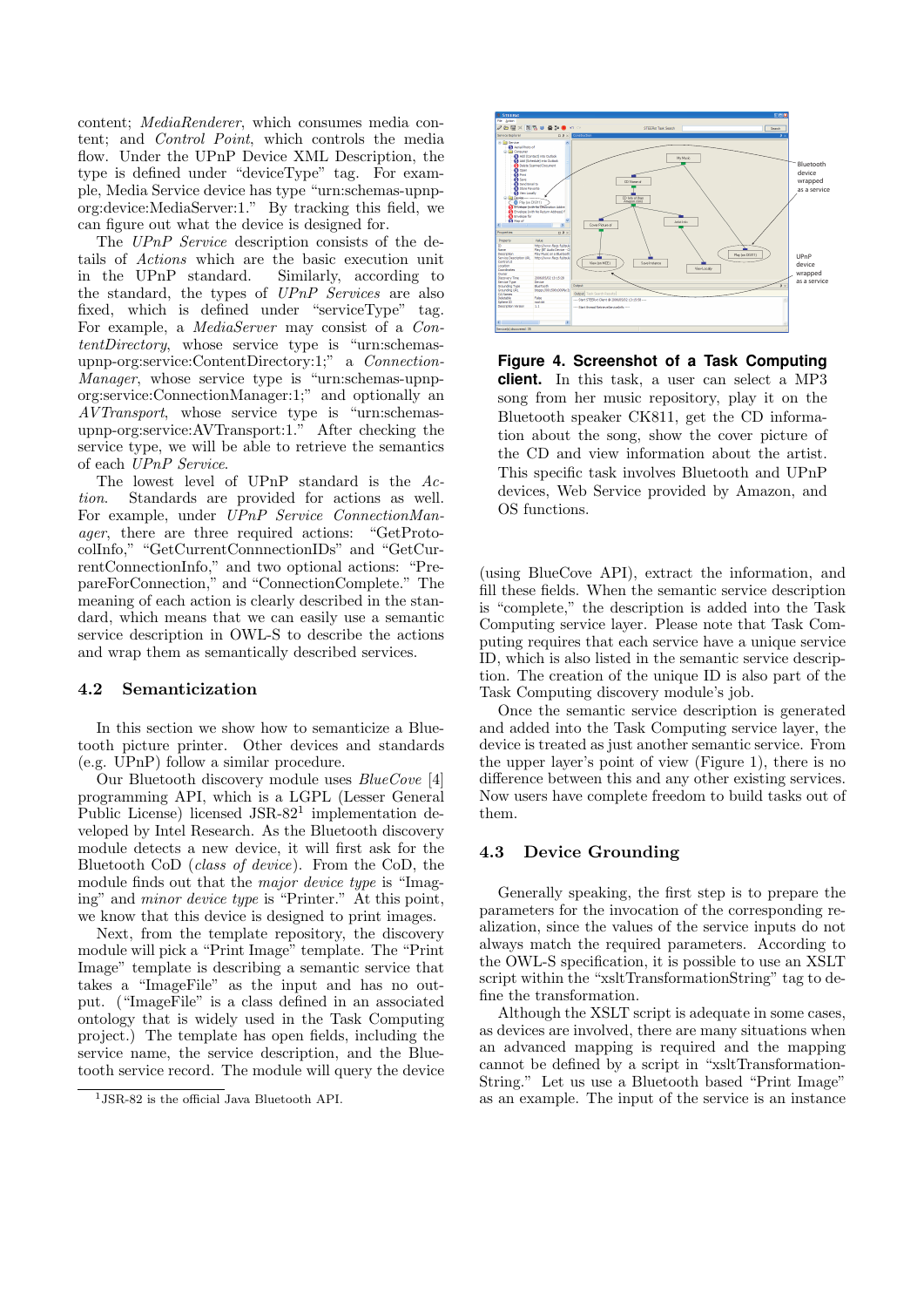of "ImageFile." From this instance, we can either get the URL of the image, or the image file itself encoded in Base64. In either case, we can not directly use it as the parameter and start to invoke the Bluetooth device. Instead, we have to download the image first (or decode the image), then check which printing protocol the Bluetooth device supports. The device may either support the *OBEX pushing*, the *Basic Image Profile*, or other similar protocols. For a specific printing protocol, such as the *OBEX pushing*, we will further follow the OBEX communication procedures. Additional steps may include: requesting a connection, splitting the image if it is too big, closing the connection after finishing the push, and so on. Clearly, these steps can not be handled only by an XSLT script. Our solution for the above limitation of the XSLT script is to introduce additional execution modules for different standards. During the service execution, the Task Computing execution engine will determine which execution module it should use based on the semantic service description of the service. Then the engine will hand over the inputs to the corresponding modules along with the grounding part of the semantic service description. The grounding part is important because it includes the information that is required for the invocation. All the details are handled within each execution module.

After the job is done, the Bluetooth execution module will collect the outputs if any, send them back to the Task Computing execution engine. The engine will continue the task.

In this solution, we isolate the execution behaviors specific to each standard inside each execution module, thus it is easy to extend the solution and support new standards in the future.

### **4.4 Trial System Deployment**

We deployed a Task Computing system in our conference room. The conference contains devices like projector, TV, phone, printers, and many others. Devices implement different specifications. For example, CK811 speaker is a Bluetooth based speaker system, MCE is a UPnP based center. Under the same environment, we also deployed some software based services and web based services, and a task computing middleware. When the middleware is launched, it discovered the devices using different specifications first. On finding a new device, the middleware wraps the device with a semantic description. Meanwhile, the task computing middleware finds the semantic description of other services.

After the initial discovery stage, the conference environment is ready to use. Task computing framework provides several choices of clients. Our framework provides several choices for clients. We used a PC based client to discover and utilize devices and services. When a visitor enters the conference room, she uses the client to talk with the task computing middleware, and retrieves available services. Please note that devices are wrapped as services, and the difference between device and other service is transparent to the visitor. From the client, the visitor can build tasks (with the help of the client) and execute them.

Figure 4 shows a screenshot of a task computing client. The left top corner is the discovery pane. A Bluetooth device "ORA Wireless Speaker CK811" is wrapped and exposed as the semantic service "Play (on CK811)." Along with a UPnP device "Play (on MCE)" and other services, an interesting task is composed. By executing the task, a user can select an MP3 song from her music repository (folder), and the CD name is extracted. By invoking the Amazon web service for search, the information of the CD is retrieved. Then the CD cover image will be shown on the UPnP media center, the information of the artist will be given, and the MP3 song will be played on the Bluetooth enabled CK811 speaker.

# **5 Discussion**

Semantics brings benefits in guiding service composition to end users. When services are wrapped with semantic descriptions (OWL-S descriptions), the system filters out unreasonable matches between services and provides better suggestions for tasks (as service compositions). Therefore, even an ordinary user with very little knowledge about services available in an environment can easily achieve her own tasks without being overwhelmed by a large number of services.

Although the benefits of using Semantic Web technologies have been recognized, their adoption has been slow. One main reason is the lack of familiarity with "semantics" by the community at large, and the natural resistance to learning a new language. This is partly due to the complexity of semantic web languages. Even if device manufacturers invest in learning and deploying semantic services, the costs of might be significant. In this work we address these problems by capturing and utilizing readily available semantics from existing technologies and standards. Our solution does not require device manufacturers to produce new semantic descriptions for their devices. Instead, from the protocols already used by those devices, the Task Computing framework internally generates semantic descriptions on-the-fly. We believe that this approach will bring down the current difficulty in adoption of semantic web technologies and pave the way for wider adoption.

In our realization, we are using a centralized control mechanism: namely all protocol translations are done within the Task Computing environment (although we can have multiple Task Computing devices working distributively in our network). Compared with a distributed approach in which we wrap individual devices with a protocol translation module, the centralized so